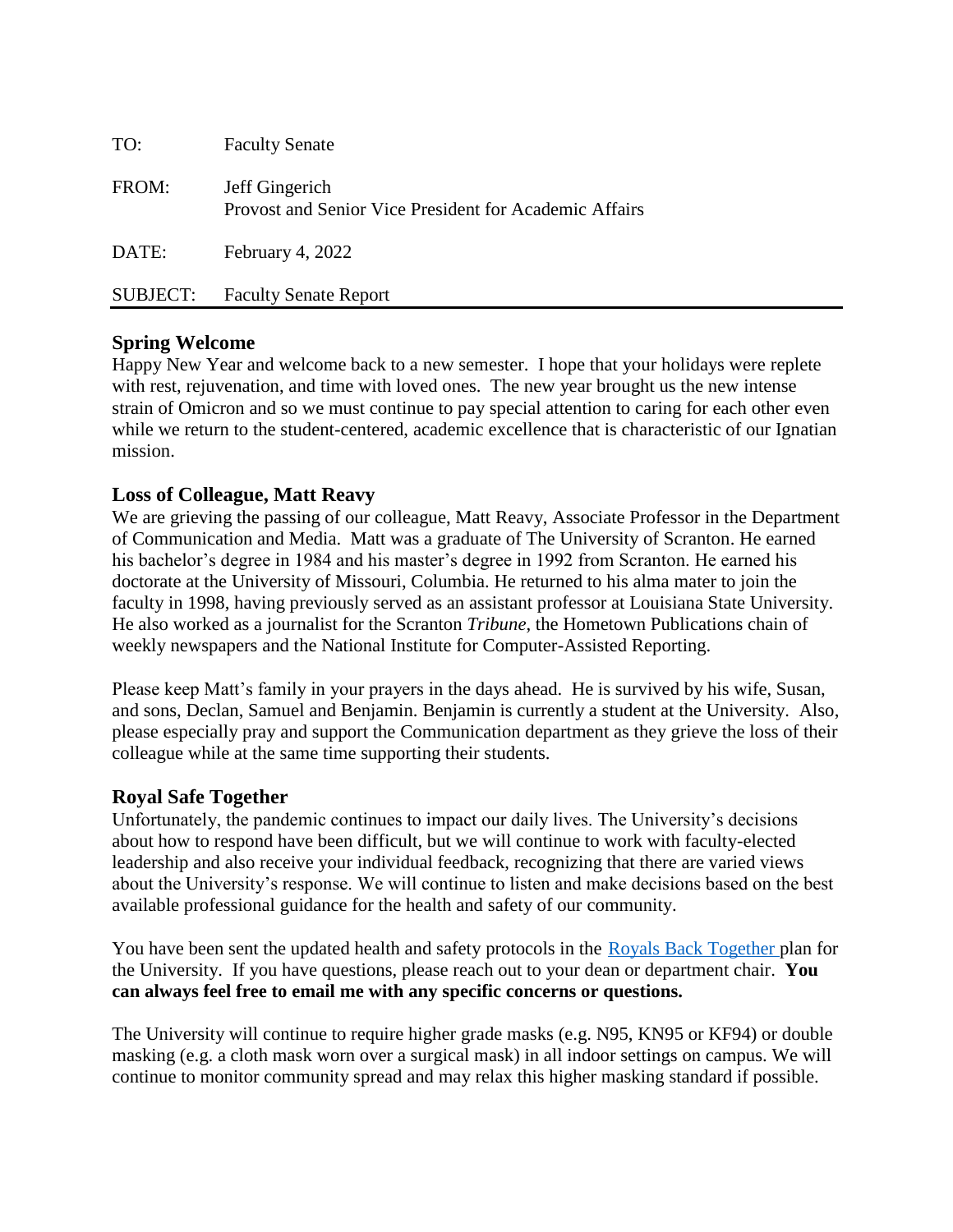We will again have students who will be quarantined or isolated this semester. We will follow the same process as the Fall semester in notifying you. Nick Truncale, Director of Student Retention and Completion, will send notification emails each weekday morning based on the information that he receives from Student Health Services the day before and overnight. The notification email will identify the student's anticipated last day of absence. Should the student be permitted to return to class earlier than anticipated or should their quarantine need to be extended, the student will provide you with contract tracer verification. We are asking again this semester for you to accommodate students who are quarantined or isolated. You only need to provide these accommodations, though, if you receive official notification. If students reach out to you before you receive this notification, please ask them to contact Student Health Services. It is possible there will be a 24-hour delay before you receive an official notification email.

From the start, the University has recognized that the challenge to keep each other safe through this pandemic is a shared responsibility shaped by individual decisions. We encourage all of you to continue to take steps to keep yourselves, the University community and our region safe and healthy in the coming semester.

### **Diversity, Equity, and Inclusion**

While we continue to react to the pandemic, the important issues of diversity, the important issues of DEI remain a top priority for our University and for the Provost's Office.

At the forefront of DEI strategies is the Diversity and Inclusion Planning process. Members of the planning team were gratified by the volume and depth of insights shared via the fall campus review period by the Senate and other groups, and have utilized this feedback to update the draft plan that was shared with the Cabinet in December. The Cabinet is currently reviewing this final draft. In addition to the new plan document, this process led to recommendations to update our Strategic Plan's Diversity and Inclusion goal language to more fully incorporate the term "equity" where appropriate. The UPC is currently reviewing a recommendation to this effect.

The HEDS Diversity and Inclusion Needs Assessment results were shared on December 16, 2021. For more information, you can find the announcement [here.](https://www.scranton.edu/equity-diversity/council-diversity-inclusion.shtml) It contains a link to the survey report and complete results.

The Institutional Black History Group (a subcommittee of the Provost's Council for Diversity and Inclusion) is making progress on better understanding the Black history of the University. During the Fall semester, archival research was conducted by students in a history course taught by Dr. Aiala Levy. The students presented their findings to campus constituents. The goal is to continue work on this project into 2022 and beyond to offer a fuller picture of the University's Black history for ongoing campus reference, reflection, and action.

A number of important DEI events will be happening this Spring semester, which we will continue to advertise. I will also continue discussion with the working group on DEI faculty development. I am grateful to all who continue to support these initiatives and challenge the University to become a more inclusive and welcoming community.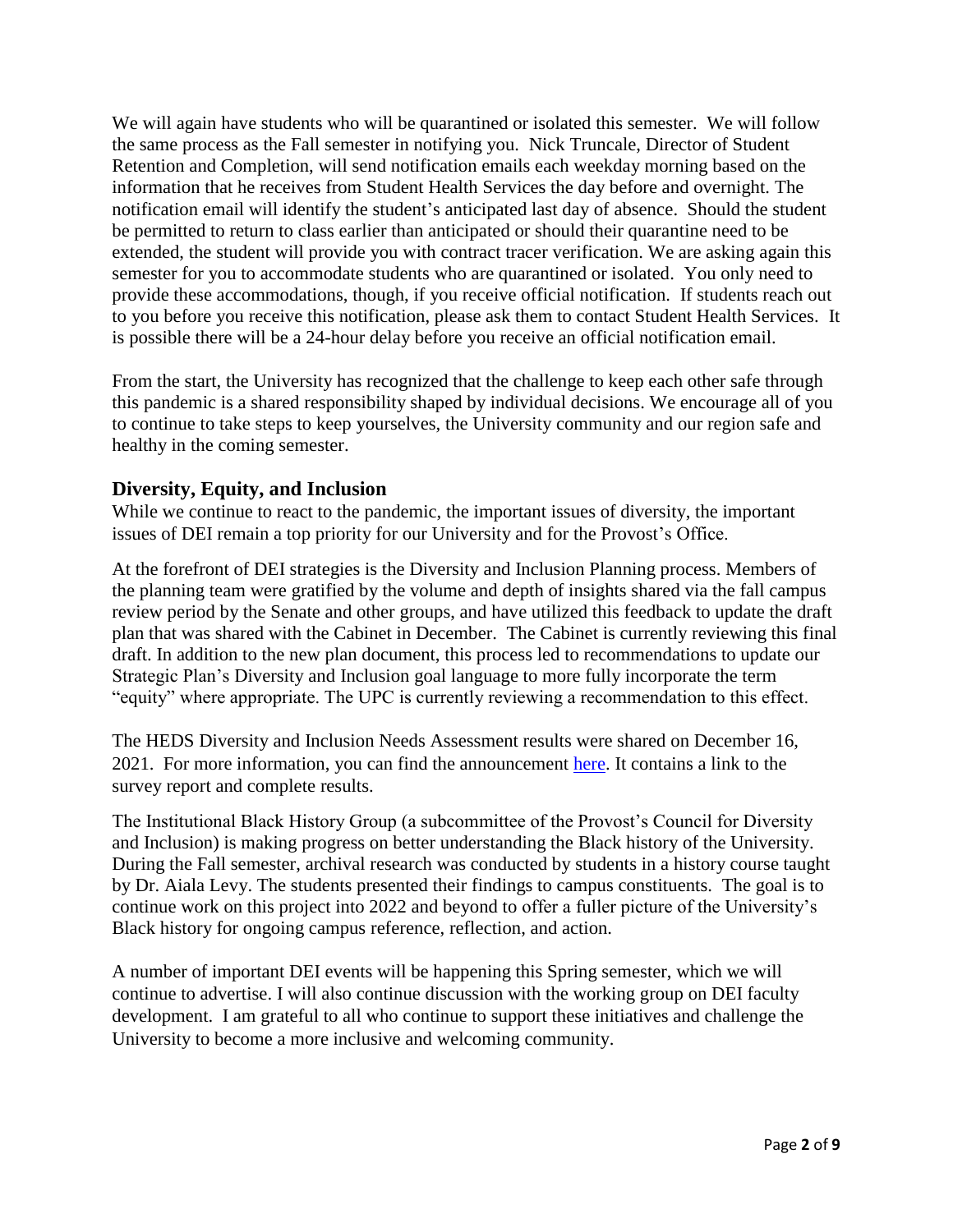### **Carnegie Classification**

We have discussed at Faculty Senate the possibility that the University might automatically move into a different Carnegie classification because our number of doctoral graduates. Due to a decline in the number of doctoral graduates as a result of pandemic delays, we ended up staying below the threshold for the doctoral classification. We will stay in the Master's Comprehensive category, which maintains our high regional ranking in U.S. News and World Report.

### **Strategic Planning**

Following its approval and launch in fall 2020, members of the University community have been working together to move the [Strategic Plan](http://www.scranton.edu/strategicplan) forward. We continue to follow our communications plan in sharing information about the plan's implementation and progress with members of the University community and beyond. In addition to campus email, news and other periodic publications, a primary medium for this work is our [www.scranton.edu/strategicplan](http://www.scranton.edu/strategicplan) web site. As outlined in the plan's [implementation roadmap](https://livescranton.sharepoint.com/:b:/s/adhoc_planning/ERu2gPUDyNNDpQ8_uSNS2v8BXhj1ITpT7HGAENx6zCBj8Q?e=cpQ53U), annual and periodic progress reporting will include reflection on the status of performance metrics (including, for example, student enrollment and persistence data, diversity and inclusion measures, high impact practice offerings and participation, and faculty and student research activity); summary of outcomes, initiatives, and achievements, including those provide through the Annual Reporting process; and other performance indicators and results from internal assessments and measures of student experience and satisfaction. The Offices of Planning and Institutional Effectiveness and Institutional Reporting and Analytics are currently reviewing the University survey schedule to align both content and cycle of assessment with our strategic goals. As part of this process, the National Survey of Student Engagement (NSSE) will be taking place this spring, and will include an optional supplemental module on Diversity and Inclusion to gather further data about student experiences on this topic.

In addition to internal operational progress reports that will be monitored by the University Planning Committee (UPC) and President's Cabinet, our first public progress report will be available on the strategic plan web site in the coming weeks. To be sure our compilation is as complete as possible, to share information about initiatives that relate to the plan that you may be part of, or to update us on surveys or assessments you may be exploring that could provide data about the strategic plan, please contact Kate Yerkes or click the following [link](https://forms.office.com/r/n0uY8MiUGx).

College-level plans are also moving forward, including new plans for the College of Arts and Sciences and the Weinberg Memorial Library. The Annual Planning and Reporting process is a central part of our planning model, outlining college, divisional, and departmental operational opportunities and support for the strategic plan, and goals relative to each individual unit's disciplinary and professional needs. The Annual Report cycle will open on or around the first Monday in April, and instructions for the process will be shared with department heads in March. Following recommendations from our Diversity and Inclusion planning process, in addition to existing planning, assessment, and resource content, the Report will be updated to include space for departments to reflect on diversity, equity, and inclusion efforts.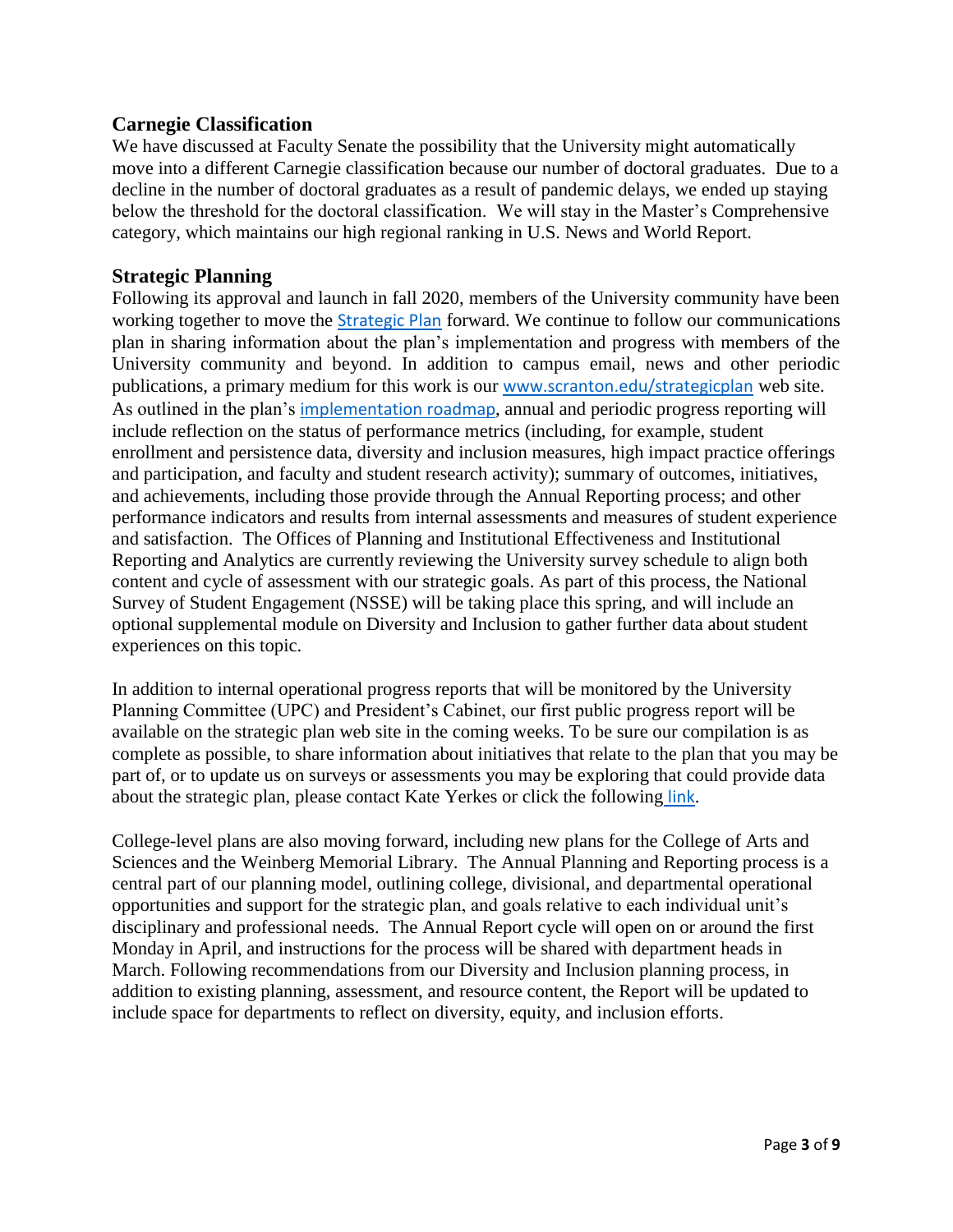## **Update on Administrative Searches**

#### Associate Dean for the College of Arts and Sciences

David Dzurec, Ph.D. was named the Associate Dean for the College of Arts and Sciences beginning January 1, 2022. He has been a faculty member since 2008 and prior to serving as Interim Associate Dean for CAS was chair of the History Department (2015-2021).

#### Vice President for Mission and Ministry

We expect to conduct an initial round of interviews during the first week of February and oncampus visits will follow in the hope of identifying finalists for the position by late February or early March. We expect the new vice president to begin this summer.

#### Vice President for Enrollment Management

The search committee will conduct semi-finalist interviews in late February with qualified candidates. We hope to invite three finalists to campus in early March with the goal of successfully concluding the search soon after. We anticipate the successful candidate to begin in June or early July.

### Dean of Weinberg Memorial Library

We restarted this search last fall and have already completed semi-finalist interviews with six qualified candidates. We will bring 2 of these candidates (one of the recently scheduled candidates withdrew) to campus the week of February 7. We are grateful to George Aulisio, who is currently serving as the Interim Dean.

#### Dean of the Kania School of Management

We began to advertise this position in December 2021 and are pleased with the depth of candidates that we have received. The search committee will conduct semi-finalist interviews in mid-February with finalists coming to campus the weeks of February 21 and 28. We hope to have this search concluded by mid-March. Much gratitude to Michael Mensah for returning to serve as interim dean for the 2021-2022 academic year.

#### Dean of the Panuska College of Professional Studies

We also began to advertise this position in December 2021 and, again, are very happy with the strength of the candidates we have received so far. The search committee will conduct semifinalist interviews in mid-to-late February with finalist interviews on campus the weeks of February 28 or March 7. We are thankful to Vicki Castellanos for serving as the interim dean for the 2022 spring semester.

### **Board on Rank and Tenure**

The Board on Rank and Tenure committee held formal meetings on January 7 and 8 to review the applications of twelve candidates. The President received the recommendations from the Board, the candidate's department, the deans, and the Provost/VPAA and has made his decision. I have notified the candidates of the decision. Official campus notification of the candidates will take place only after the 30-day appeal window closes; and appeals, if any are submitted and resolved.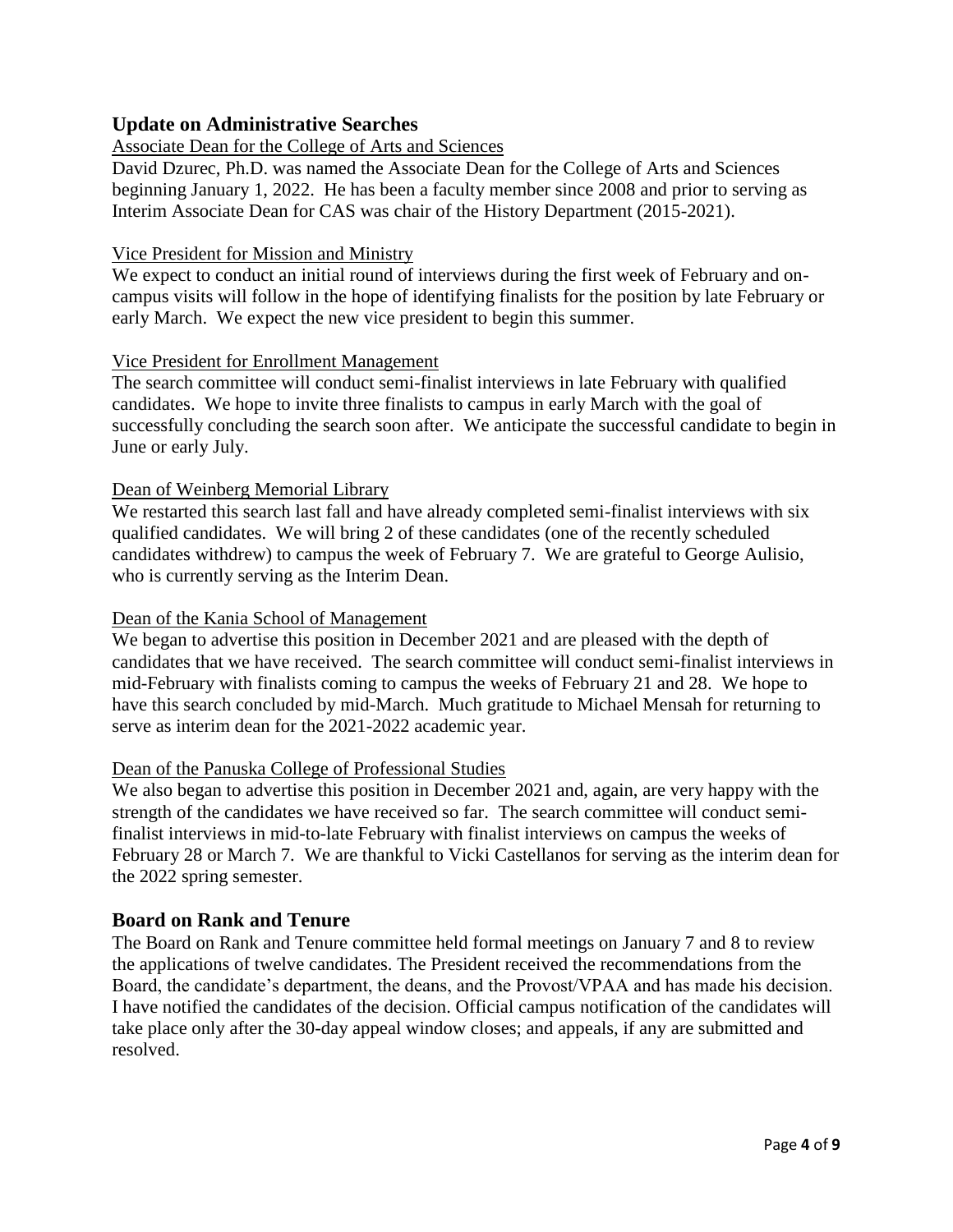## **Faculty Development**

A call for summer grant applications was sent out to all full-time faculty. Please submit your application electronically to [provost@scranton.edu](mailto:provost@scranton.edu) or by campus mail to the Associate Provost's office no later than March 11, 2022.

A call for proposals for Clavius Fund interdisciplinary Faculty Seminars was sent to all full-time faculty. Proposals should be submitted electronically to [provost@scranton.edu](mailto:provost@scranton.edu) or by campus mail to the Associate Provost's office no later than March 11, 2022.

## **Fulbright Update**

Six graduating seniors completed the application process for the Fulbright this fall. They had worked on their research proposals, personal essays, etc. with Dr. Susan Trussler all summer and were interviewed by the University's Fulbright Committee in late September as a final step. The National Screening Committee(s) reviewed the 9,400 applications in late fall and selected the National Semi-Finalists. On January 26<sup>th</sup> we learned that five of our six applicants have been named as National Semi-Finalists. Their files have now been forwarded to the appropriate countries where final selection will occur in the coming months. We anticipate final decisions by the end of May.

#### Our National Semi-Finalists are:

Peter Amicucci to Finland - Peter is major in Operations Management, with minors in Mathematics and Business Analytics. His application is to Lappeenranta University of Technology to pursue an MS in Economics and Business with a concentration in Supply Management. His project is entitled "Sustainable Supply Chains in Tourism."

Isaiah Livelsberger to Guatemala - Isaiah is a double major in International Studies and Philosophy, with a minor in Spanish and concentration in Latin American Studies. His proposed research is "Judicial Reform in Guatemala: Strengthening Institutions in a post-CICIG Era."

Laura Miller to Germany - Laura is a Neuroscience major and member of the University Honors Program. Her proposed research is "Neural Mechanisms of immune-stress response in ant colonies. " She will conduct the research at the University of Konstanz.

Crysta O'Donnell to Andorra - Crysta is a double major in International Studies and Hispanic studies with a minor in French. She is a semi-finalist for an English Teaching Assistantship to Andorra, proposing to teach English at a High School in this trilingual (Catalan, Spanish and French) nation.

Sarah White to Denmark and Greenland - A Presidential Scholar, Sarah is a double major in Biology and Philosophy with a minor in Mathematics. Her research proposal "Investigating toxicity of under-ice mixotrophic algal blooms" is for a combined Denmark/Greenland program. She first would be based at Aarhus University in Denmark and then carry out field research through their Arctic Semester in Greenland program in Nuuk.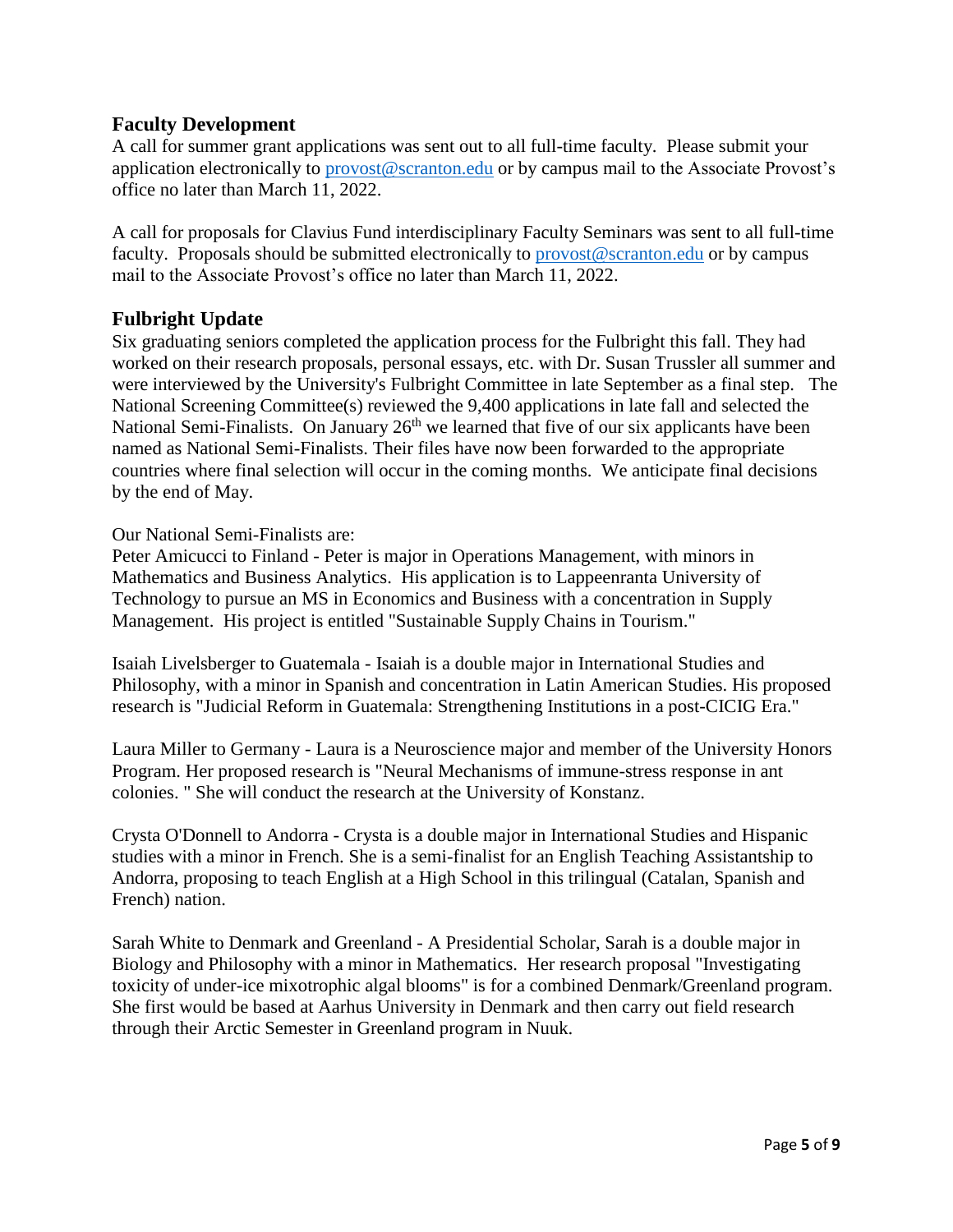## **Global Education**

During Intersession, 14 students went to the Galápagos Islands to study tropical biology on a faculty-led travel course led by Dr Marc Seid and Dr Anne Royer.

Only 1 student travelled abroad during Intersession on a partner program which was taught in Barcelona. Three (3) students had planned to participate in partner programs in Europe but cancelled due to COVID 19 concerns. One (1) student's in-person class in Japan was shifted to an online.

Thirteen (13) students have started their Spring semester study abroad programs in Europe this January. They are studying at St Louis University in Madrid (5), Gonzaga in Florence (4), Fordham in London (2), Loyola University Chicago in Rome (1), and Trinity College Dublin (1).

| <b>Spring 2022 International Students</b> |                 |                |                |               |              |                |                    |
|-------------------------------------------|-----------------|----------------|----------------|---------------|--------------|----------------|--------------------|
|                                           |                 |                |                |               |              |                |                    |
| <b>Country</b>                            | <b>Graduate</b> |                |                | Undergraduate |              |                | <b>Grand Total</b> |
|                                           | Male            | Female         | Total          | Male          | Female       | Total          |                    |
| Bangladesh                                |                 | $\mathbf{1}$   | 1              |               |              |                | 1                  |
| <b>Burundi</b>                            |                 | $\mathbf{1}$   | $\mathbf{1}$   |               |              |                |                    |
| Cayman Island                             |                 |                |                | 1             |              | $\mathbf{1}$   |                    |
| China (PRC)                               | $\mathbf{1}$    |                | $\mathbf{1}$   | $\mathbf{1}$  | 1            | $\overline{2}$ | 3                  |
| Colombia                                  |                 |                |                |               | $2$ (EV)     | $2$ (EV)       | $2$ (EV)           |
| Egypt                                     |                 | $\mathbf{1}$   | $\mathbf{1}$   |               |              |                | 1                  |
| Ethiopia                                  |                 | $\mathbf{1}$   | $\mathbf{1}$   |               |              |                | $\mathbf{1}$       |
| Ghana                                     |                 | $\mathbf{1}$   | $\mathbf{1}$   |               |              |                | 1                  |
|                                           | 20              |                | 40             |               |              |                |                    |
| India                                     | (1EV)           | 20             | (1EV)          |               |              |                | 40 (1EV)           |
| Ireland                                   |                 |                |                | $\mathbf{1}$  |              | $\mathbf{1}$   | 1                  |
| Italy                                     | $\mathbf{1}$    |                | $\mathbf{1}$   |               |              |                | $\mathbf{1}$       |
| Jordan                                    | 1               |                | $\mathbf{1}$   |               |              |                | $\mathbf{1}$       |
| Nepal                                     |                 |                |                | $\mathbf{1}$  |              | $\mathbf{1}$   | $\mathbf{1}$       |
| Nigeria                                   | $\mathbf{1}$    | $\mathbf{1}$   | $\overline{2}$ |               |              |                | $\overline{2}$     |
| Pakistan                                  | $\overline{2}$  | $\overline{2}$ | $\overline{4}$ | $\mathbf{1}$  |              | $\mathbf{1}$   | 5                  |
| Philippines                               |                 |                |                |               | $\mathbf{1}$ | 1              | $\mathbf{1}$       |
| Russia                                    | $\mathbf{1}$    |                | $\mathbf{1}$   |               |              |                | 1                  |
| Saudi Arabia                              | 11              | 5              | 16             | $\mathbf{1}$  |              | $\mathbf{1}$   | 17                 |
| Spain                                     |                 |                |                |               | $1$ (EV)     | $1$ (EV)       | $1$ (EV)           |
| Taiwan                                    |                 |                |                |               | $2$ (EV)     | $2$ (EV)       | $2$ (EV)           |
| Vietnam                                   |                 |                |                | $\mathbf{1}$  |              | 1              | 1                  |

## **Spring International Student Enrollment as of Feb 4, 2022**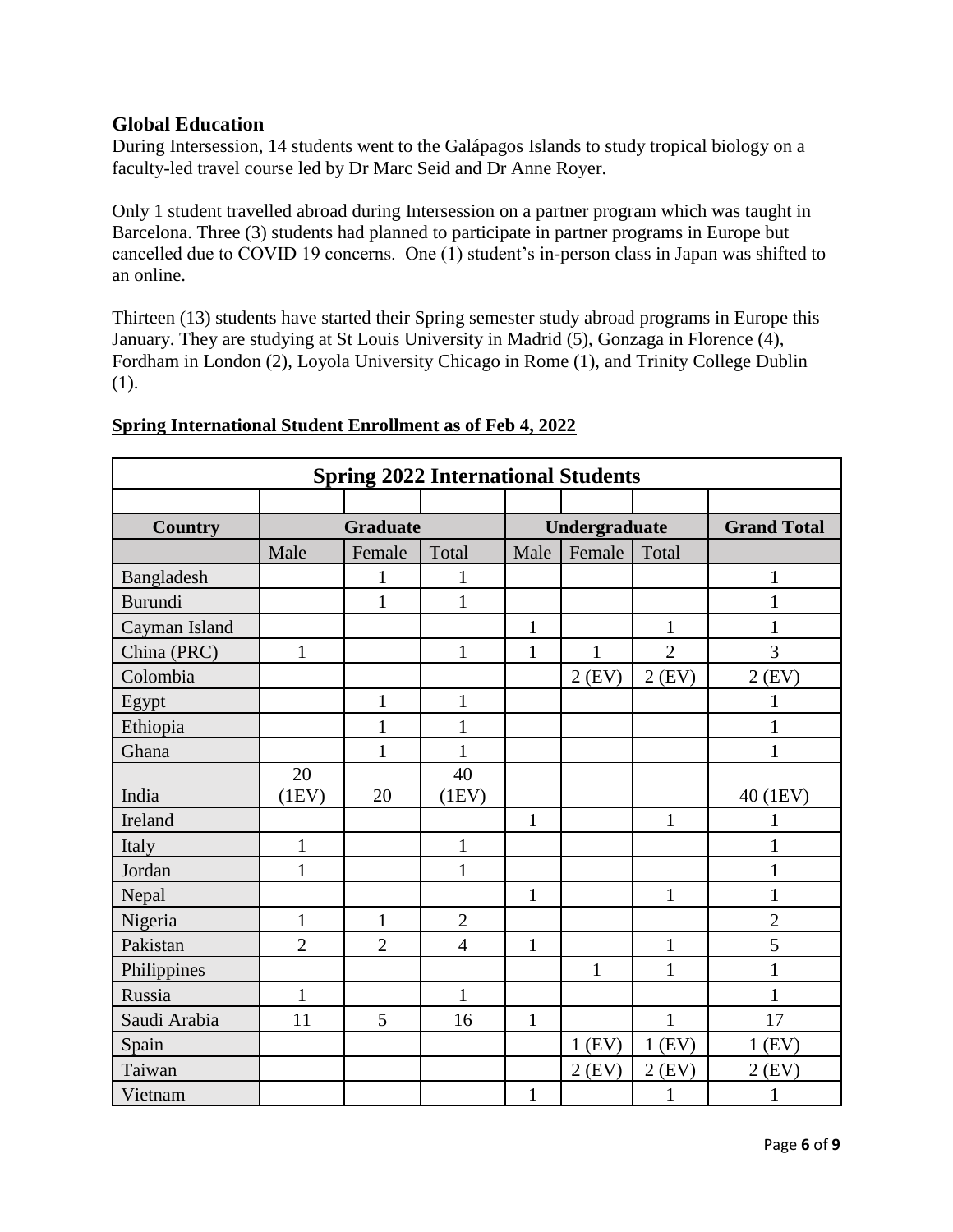|                                                                                             |  |    |    | 71    |  | 7(5 | 14(5 |                  |
|---------------------------------------------------------------------------------------------|--|----|----|-------|--|-----|------|------------------|
| <b>Total</b>                                                                                |  | 38 | 33 | (1EV) |  | EV) | EV)  | <b>85 (6 EV)</b> |
|                                                                                             |  |    |    |       |  |     |      |                  |
| Notes:                                                                                      |  |    |    |       |  |     |      |                  |
| 1. EV= Exchange students pursuing a full-time, non-degree seeking program                   |  |    |    |       |  |     |      |                  |
| 2. International students are defined here as students taking on campus, full-time, credit  |  |    |    |       |  |     |      |                  |
| bearing courses under F1 or J1 Student Visa                                                 |  |    |    |       |  |     |      |                  |
| 3. 31 (27 Regular and 4 Exchange Students) new international students this spring 2022. Out |  |    |    |       |  |     |      |                  |
| of 31 new students, 23 (22 Regular and 1 Exchange Student) are from India.                  |  |    |    |       |  |     |      |                  |

### **Curriculum Approvals**

| <b>New Course</b>                          | <b>Date Posted</b> |
|--------------------------------------------|--------------------|
| MGT 450: Sports Management                 | 10/19/21           |
| <b>ENLT 253: Asian-American Literature</b> | 11/10/21           |
| ESL 502: Academic English II               | 11/10/21           |
| <b>Course Change</b>                       |                    |
| THTR 213: Design for Theatre               | 11/5/21            |
| KNES 212: Nutrition in Exercise and Sport  | 12/21/21           |
| <b>Course Deletion</b>                     |                    |
| ABA 580: Supervised Fieldwork Experience   | 10/19/21           |
| <b>Program Change</b>                      |                    |
| <b>Applied Behavior Analysis, MS</b>       | 10/19/21           |
| Hispanic Studies Major                     | 11/10/21           |
| <b>Hispanic Studies Minor</b>              | 11/10/21           |
| Accounting                                 | 10/15/21           |
| <b>Program Deletion</b>                    |                    |
| <b>Music History Minor</b>                 | 11/10/21           |
| <b>Studio Art Minor</b>                    | 11/10/21           |

### **Updates**

- The College of Arts and Sciences has established a CAS Dean's Ambassador Group. The student advisory group meets regularly with the Dean. Members are nominated by faculty in their major departments.
- The Pre-Medical Advisory Group, a committee that advises the CAS dean on the Pre-Health program, has been re-established. Members are either faculty in CAS or alumni (including, but not limited to, members of the Medical Alumni Council). We are currently preparing a benchmark report for the Board of Trustees on admissions and best practices.
- CAS in collaboration with the Jesuit Center have invited Fr. James Heft to give a public talk at the University in March. The two-day long event is in honor of the Ignatian Year. Fr. Heft will meet with multiple constituencies at the University and give a public talk.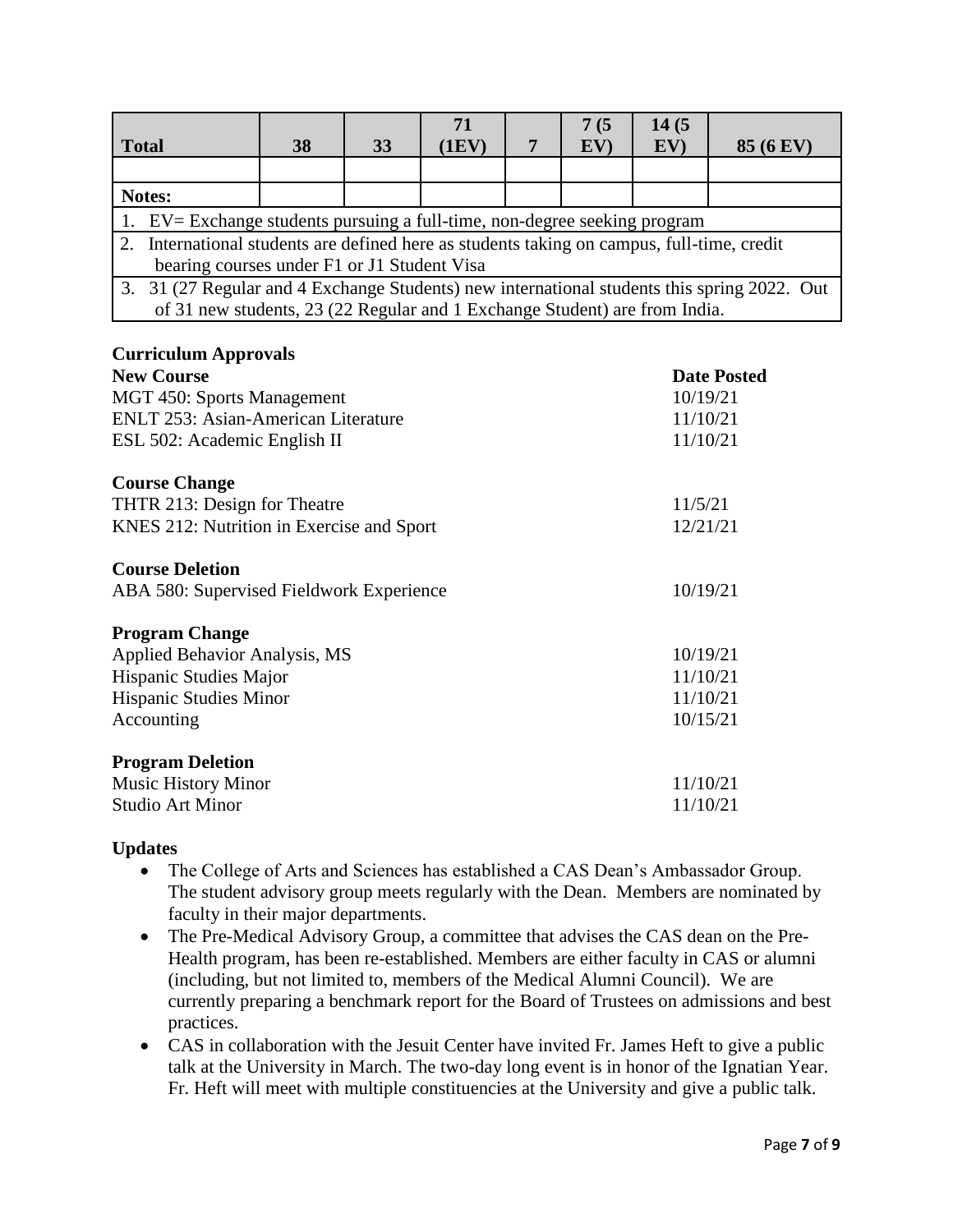- A review of the Academic Advising model with a stronger emphasis on intellectual vocation is taking place in CAS.
- Accounting students will assist local residents with filing their federal, state and local tax returns as part of the Volunteer Income Tax Assistance (VITA) program.
- Campus-wide Library Services (MISO) Survey to be Administered
- The Library and IT will be jointly administering the Measuring Information Service Outcomes—MISO—survey in February 2022. The survey, which typically runs every three years, helps the two divisions to assess our services to the University community. The Library uses outcomes to refocus our objectives and to enhance services. The survey was last administered in Spring of 2018.
- Special Collections Exhibit on Hill-Davis Jesuit Collection In honor of the Ignatian Year, the Heritage Room is hosting an exhibit titled "Ad Majorem Dei Gloriam: Rare Books from the Hill-Davis Jesuit Collection" during Spring semester. The exhibit will primarily feature books written by Jesuits from the founding of the order in 1540 through its suppression in 1773.
- On March 22, we are tentatively planning an exhibit reception with a lecture by Rev. Antoni Ucerler, S. J. Director of the Ricci Institute for Chinese-Western Cultural History at Boston College. Father Ucerler will speak on the Jesuit's use of printing technology to further missionary activities in Japan. The lecture will be co-sponsored by the Friends of Weinberg Library, the Jesuit Center, the Slatterly Center for the Ignatian humanities and the Schemel forum. The exhibit will run through April 24, 2022. For further information contact Special Collections Librarian, Michael Knies at [Michael.Knies@Scranton.edu](mailto:Michael.Knies@Scranton.edu)
- On March 29, 2022, Bergdís Ellertsdóttir, Ambassador of Iceland, will deliver a presentation on *Iceland: History, Culture, Environment* as part of the 7<sup>th</sup> Jay Nathan, Ph.D. Visiting Scholar Lecture Series. Following the Ambassador's presentation will be a performance by Icelandic classical violinist Eva Ingolfsdóttir. An open reception follows the performance. Please contact [george.aulisio@scranton.edu](mailto:george.aulisio@scranton.edu) with any questions.
- The Weinberg Memorial Library is pleased to offer a new Recreational Reads collection for personal enjoyment and enrichment. The collection contains new fiction and nonfiction popular titles like those found on display at public libraries. The collection was a request of Student Government. Titles in the recreational reading collection will be available for check out to all students, faculty, and staff for 30 days.
- The Library is piloting a new resource that consolidates Open Access publications into a single search box. A major benefit of the new search, called CloudSource OA, is that all the published research retrieved by the search will not require institutional affiliation or a fee to access the materials. This means that the resource can be used by the public and area high school students. The search is located under the Open Access Search tab in the purple box on the center of the Library's homepage [\(www.scranton.edu/library\)](http://www.scranton.edu/library).
- The Weinberg Memorial Library now offers access to *The Chronicle of Higher Education*'s online presence - Chronicle.com. In addition to the journal content published monthly, Chronicle.com contains daily news, data, and special issues like *The Almanac of Higher Education* and *The Trends Report.* University of Scranton students, faculty, and staff have unlimited on- and off- campus use as well as domain access which allows anyone with a scranton.edu email address to create a free account. Your Chronicle.com account will automatically sync with our site license subscription providing access to all content and additional options to sign up to receive newsletters like Academe Today,